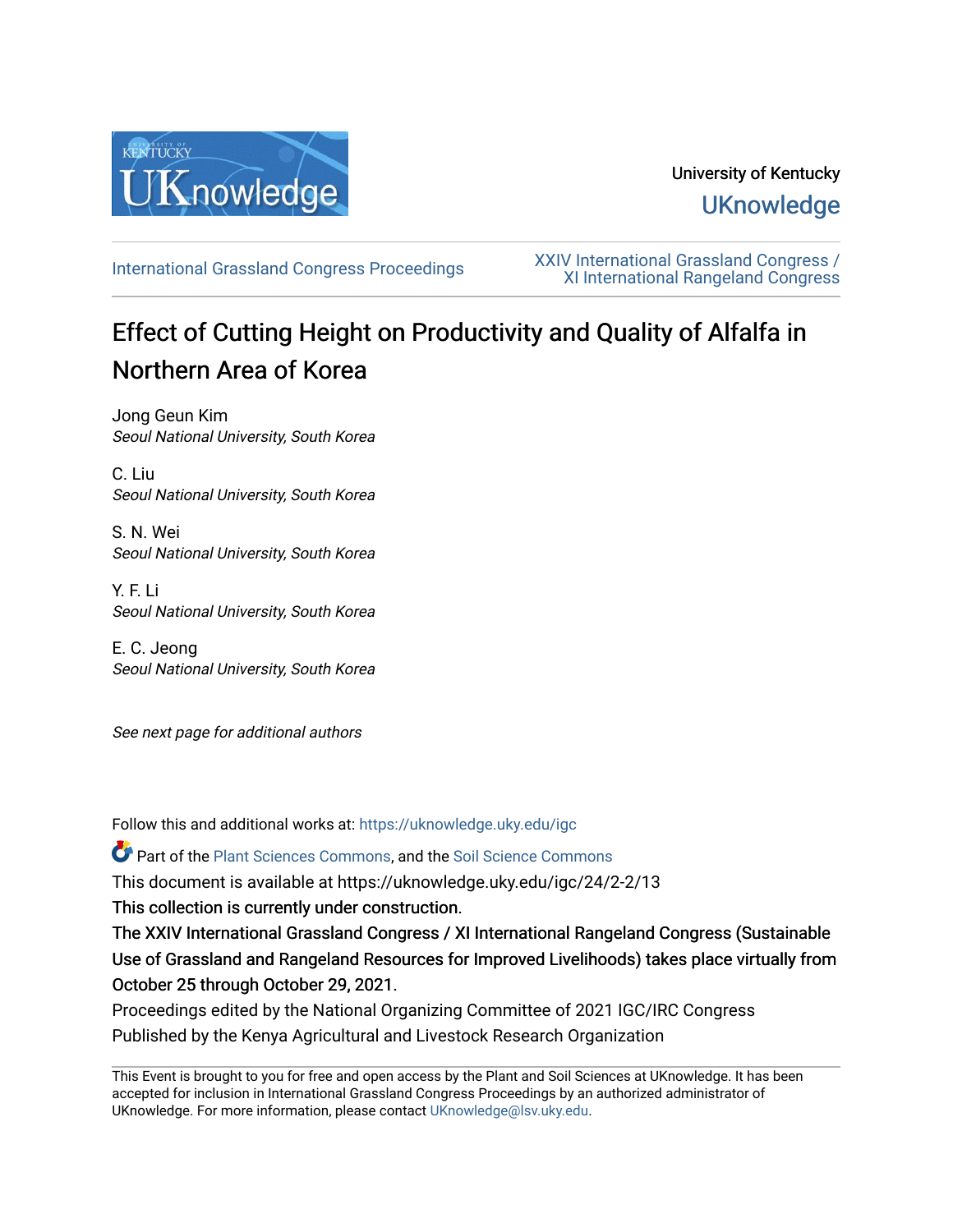## Presenter Information

Jong Geun Kim, C. Liu, S. N. Wei, Y. F. Li, E. C. Jeong, and H. J. Kim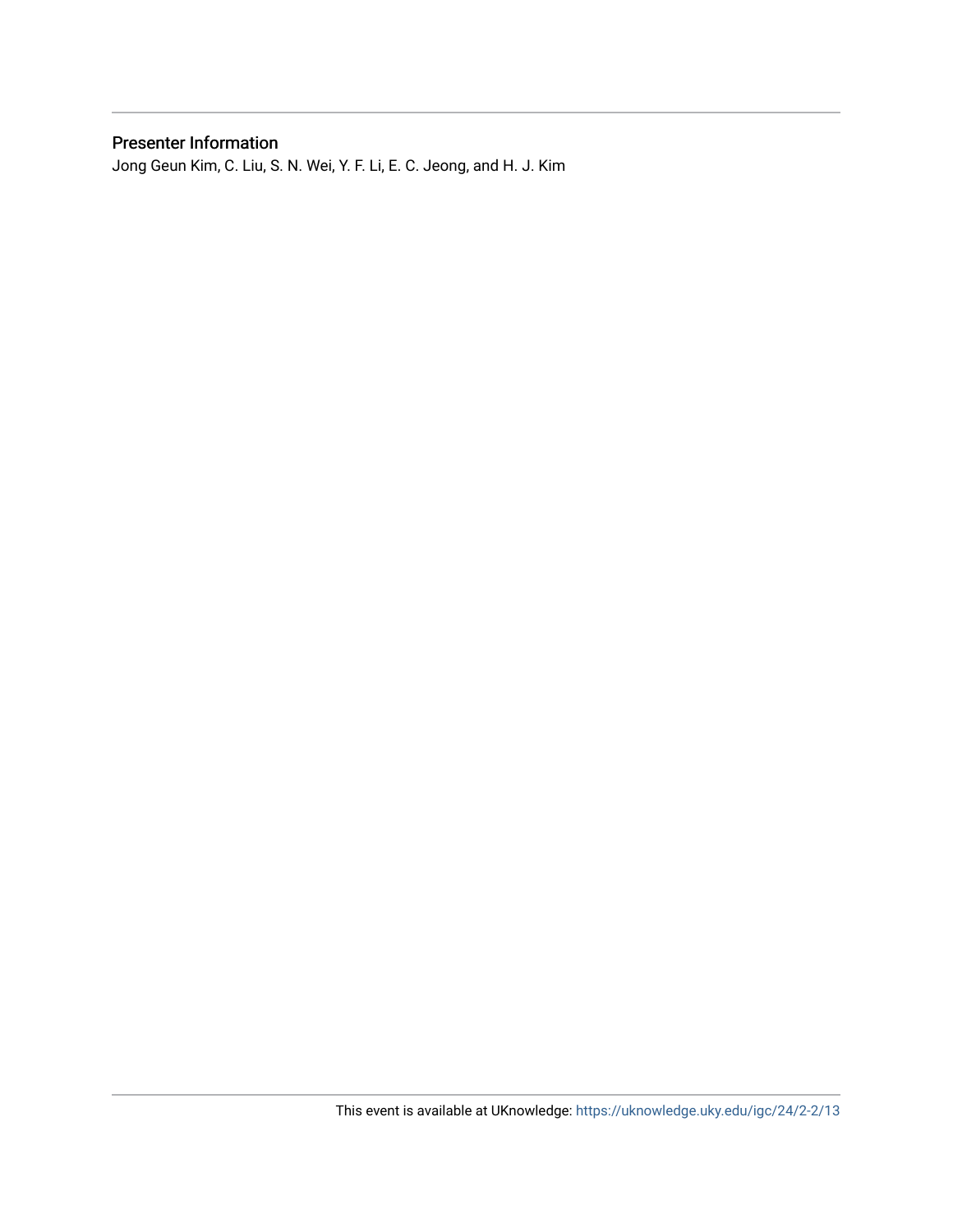## **Effect of cutting height on productivity and quality of Alfalfa in northern area of Korea**

 $\rm{Kim}$  J $\rm{G}^{1,2,*},$  Liu  $\rm{C}^1$ , Wei  $\rm{SN}^1$ , Li  $\rm{YF}^1$ , Jeong  $\rm{EC}^1$ , Kim  $\rm{H} \rm{J}^2$ 

<sup>1</sup>Graduate School of International Agriculture and Technology, SNU, Pyeongchang, 25354, Korea

<sup>2</sup> Research Institute of Eco-Friendly Livestock Science, GBST, SNU, Pyeongchang, 25354, Korea \*Correspondence: Jong Geun Kim, [forage@snu.ac.kr](mailto:forage@snu.ac.kr)

**Key words**: Alfalfa, DM, Yield, Quality, RFV, Cutting height

#### **Abstract**

Alfalfa is a very important forage for livestock feeding. In particular, due to the high crude protein content, it is widely used as a dairy cattle feeds. However, the cultivation of alfalfa is quite limited and main source is imported hay in Korea. There are many reasons, but most importantly, low productivity due to lack of boron in the soil. This experiment was conducted to expand domestic production and use of alfalfa. Alfalfa was sown in the fall of 2018 at 30 kg/ha seeding rate. Alfalfa was harvested four times (3 May, 2 July, 11 September and 13 October) in 2019 with three different cutting height (5, 15 and 25 cm of stubble height) and investigate productivity, quality and regrowth. The plant height was the highest at the  $3<sup>rd</sup>$  harvest (108 cm) and the dry matter content was the highest at the  $1<sup>st</sup>$  harvest (28.78 %). The yield of fresh and dry matter was the highest at the first. Annual fresh and DM productivity was significantly higher in 5cm cutting height. CP was highest at the 4th harvest and lowest at the 3rd. The higher the cutting height, the higher CP content. ADF and NDF contents decreased significantly with increasing cutting height ( $p$ <0.05). TDN content was highest at the  $4<sup>th</sup>$ harvest and lowest at the 3<sup>rd</sup> harvest. It was also found that the higher the cutting height, the higher the TDN content. The relative feed value (RFV) of alfalfa was highest at the  $4<sup>th</sup>$  fourth harvest (mean 164) and lowest at the 3rd harvest (mean 85). The RFV value increased with increasing cutting height and 25 cm cutting height plot was 152. Regrowth after cutting was good at 15cm and 25cm height and 5cm treatment was slightly lower. In conclusion, the possibility of alfalfa production in Korea is sufficient and a cutting height of 5 cm or more is recommended and requires constant observation.

#### **Introduction**

Protein feed is very important in raising dairy cattle. Alfalfa hay is fed to most dairy cattle farms to supplement protein feed. Korea imports more than 200,000 tons of alfalfa hay every year, and it is increasing continuously. When the forage market opens in 2026, the amount of imports will be expected to increase. Therefore, it is judged that the production of alfalfa in Korea is urgent. However, alfalfa cultivation in Korea has been limited due to various reasons, but it is judged that the development and distribution of cultivation technology is necessary through various studies.

In Korea, alfalfa can be harvested 3 or 4 times a year and productivity is high. In grassland, regrowth should be considered at harvest to improve productivity. The cutting height is very important in terms of preserving stored nutrients for regrowth after harvest. Therefore, it is necessary to investigate the difference in productivity and quality according to the cutting height when harvesting alfalfa, and for this purpose, a study to set an appropriate cutting height is required.

Therefore, this study was carried out to determine the change in productivity and feed value according to the cutting height when harvesting four times a year in Korea, and to establish an appropriate cutting height.

#### **Methods and Study Site**

Alfalfa (P5444) was sown in the experimental field of Seoul National University, Pyeongchang Campus (located at 37°32ʹ46.1ʺN, 128°26ʹ17.9ʺE, 600m ASL) on August 28, 2018, Pyeongchang-gun, Gangwon-do. The seeding rate was 30 kg/ha, and the fertilizers of 18-180-120 (N-P-K) kg/ha were applied annually. Nitrogen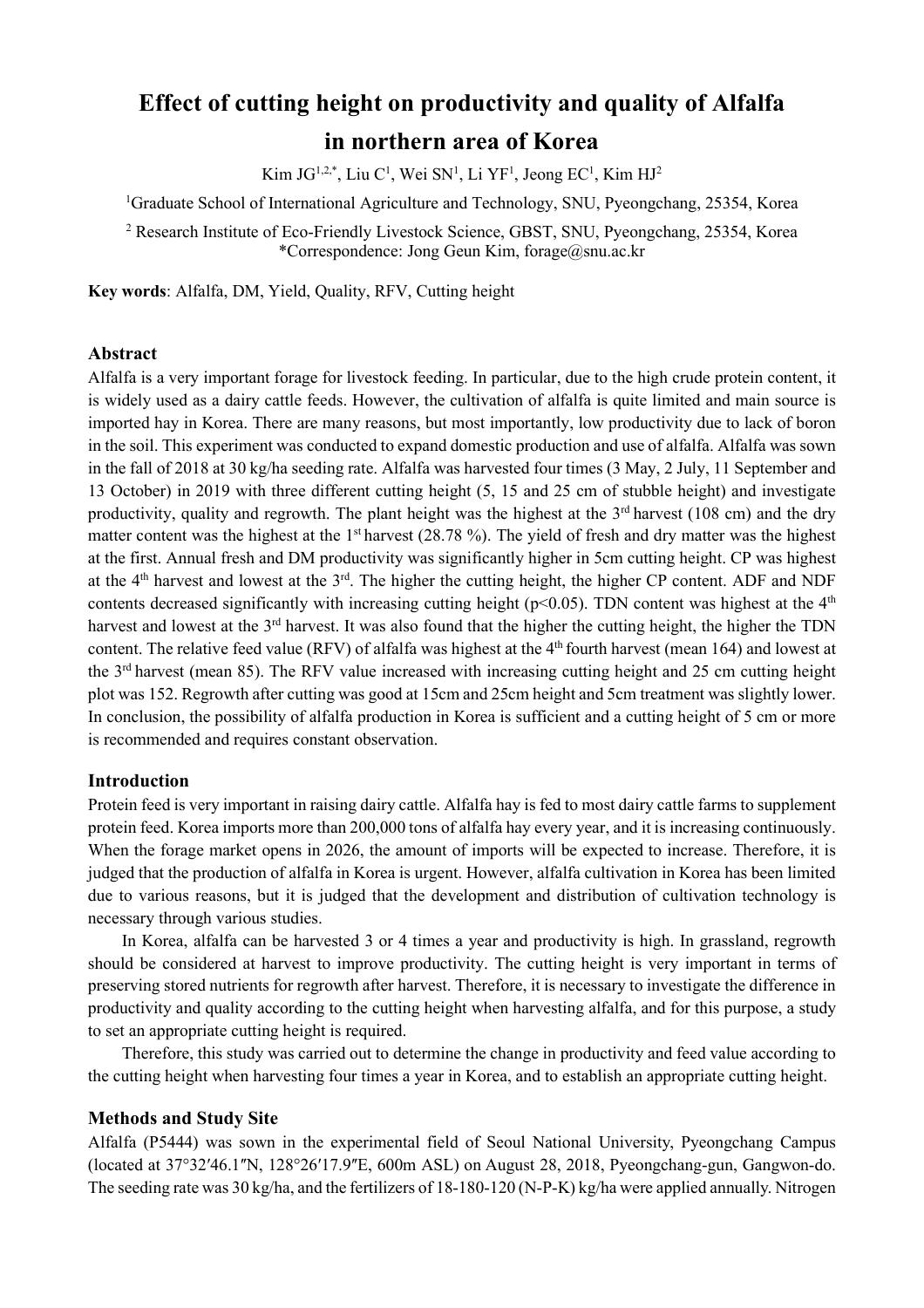p. 2

and phosphate fertilizers were distributed on the day of sowing and potassium fertilizer was divided into each harvest period.

In 2019, a total of four were harvested (May 3, July 2, September 11 and October 13) and cutting height were 5, 15 and 25 cm. The harvested samples were then dried in a 65°C forced-air drying oven for 72 h for determination of DM content The dried samples were subsequently milled using a Willey mill with a 1-mm screen into screw-top plastic bottles and preserved at 4°C in a dark, dry storage room until analysis.

Acid detergent fiber (ADF) and neutral detergent fiber (NDF) were measured by the method of Van Soest (Van Soest *et al*., 1991). Crude protein (CP) was determined via the Dumas method, as described by Jean-Baptiste Dumas (1884). Total digestible nutrient (TDN) and relative feed value (RFV) were calculated by the formulae described by Holland *et al*. (1990). TDN was calculated from the ADF value (TDN% = 88.9 − 0.79  $\times$  ADF%), and RFV was estimated through digestible dry matter (DDM) and dry matter intake (DMI) as RFV  $= (DMI\% \times DDM\%) / 1.29.$ 

### **Results**

The plant height and forage quality according to the cutting height are as shown in Table 1. The cutting height did not affect the plant height, and there was the significant difference in plant height according to the harvest time.

The crude protein content was highest at the 4th harvest and the lowest at the 3rd harvest. Also, as the cutting height increased, the crude protein content increased significantly (*P*<0.05).

| Harvest<br>time | Cutting<br>height<br>(cm) | Plant<br>height<br>(cm) | CP<br>$(\%)$       | ADF<br>$(\%)$          | <b>NDF</b><br>$(\%)$ | <b>IVDMD</b><br>$(\%)$ | <b>TDN</b><br>$(\%)$ | <b>RFV</b>         |
|-----------------|---------------------------|-------------------------|--------------------|------------------------|----------------------|------------------------|----------------------|--------------------|
| 1 <sup>st</sup> | 5                         | 76.4                    | 17.51 <sup>c</sup> | $27.83^{a}$            | 43.08                | 79.08 <sup>b</sup>     | 66.91 <sup>b</sup>   | 145                |
|                 | 15                        | 74.7                    | $18.18^{b}$        | $28.25^{\rm a}$        | 42.11                | $77.71^{\circ}$        | $66.58^{b}$          | 148                |
|                 | 25                        | 75.7                    | $19.53^{a}$        | 26.74 <sup>b</sup>     | 39.74                | $80.70^{\circ}$        | $67.78$ <sup>a</sup> | 160                |
| Mean            |                           | 75.6 <sup>B</sup>       | $18.41^{\circ}$    | $27.61^{\overline{C}}$ | $41.64^{\circ}$      | $79.16^{\rm B}$        | 67.09 <sup>B</sup>   | 151 <sup>A</sup>   |
| 2 <sup>nd</sup> | 5                         | 73.3                    | $16.51^{\circ}$    | $33.41^a$              | 46.27a               | 76.43 <sup>b</sup>     | $62.51^{\circ}$      | 127 <sup>c</sup>   |
|                 | 15                        | 68.9                    | $19.63^{b}$        | 30.67 <sup>b</sup>     | 43.29 <sup>b</sup>   | 76.79 <sup>b</sup>     | 64.67 <sup>b</sup>   | 140 <sup>b</sup>   |
|                 | 25                        | 74.2                    | $21.14^{a}$        | 23.47 <sup>c</sup>     | 39.78 <sup>c</sup>   | $83.40^{\rm a}$        | $70.36^a$            | $165^{\mathrm{a}}$ |
| Mean            |                           | $72.1^{\rm B}$          | 19.09 <sup>B</sup> | 29.18 <sup>B</sup>     | 43.11 <sup>B</sup>   | 78.87 <sup>B</sup>     | 65.85 <sup>C</sup>   | $144^B$            |
| 3 <sup>rd</sup> | 5                         | 107.5                   | $12.73^{\circ}$    | 48.29a                 | $62.41^{a}$          | $63.42^{b}$            | 50.75c               | 76 <sup>c</sup>    |
|                 | 15                        | 108.3                   | 14.42 <sup>b</sup> | 45.00 <sup>b</sup>     | $60.37^{a}$          | 64.90 <sup>b</sup>     | 53.35 <sup>b</sup>   | 83 <sup>b</sup>    |
|                 | 25                        | 110.2                   | 17.79a             | 38.79 <sup>c</sup>     | 56.42 <sup>b</sup>   | $69.65^{\rm a}$        | 58.26 <sup>a</sup>   | 97 <sup>a</sup>    |
| Mean            |                           | $108.7^{\rm A}$         | 14.98 <sup>D</sup> | 44.03 <sup>A</sup>     | 59.73 <sup>A</sup>   | 65.09 <sup>C</sup>     | 54.12 <sup>D</sup>   | 85 <sup>C</sup>    |
| 4 <sup>th</sup> | 5                         | 42.0                    | 24.03 <sup>c</sup> | 30.76a                 | $45.90^{\rm a}$      | 80.73c                 | 64.60 <sup>c</sup>   | $132^{\circ}$      |
|                 | 15                        | 41.5                    | $27.73^{b}$        | 24.64 <sup>b</sup>     | 42.17 <sup>b</sup>   | 87.45 <sup>b</sup>     | 69.43 <sup>b</sup>   | 154 <sup>b</sup>   |
|                 | 25                        | 40.3                    | $30.95^{\rm a}$    | 22.98c                 | $39.11^{\circ}$      | 89.63 <sup>a</sup>     | $70.75^{\circ}$      | 169 <sup>a</sup>   |
| Mean            |                           | 41.3 <sup>c</sup>       | $27.57^{A}$        | $26.13^{D}$            | 42.39 <sup>BC</sup>  | 85.94 <sup>A</sup>     | $68.26^{A}$          | $152^A$            |

Table 1. Plant height and forage quality of alfalfa according to cutting height in northern area of Korea

Within a column, <sup>A-D</sup> different superscripts in capital letters indicate that main plots differ; <sup>a-c</sup> those in lower-case letters indicate that sub-plots differ (*P <* 0.05).

The content of ADF and NDF decreased as the cutting height increased, and was highest in the third harvest, where the harvest was delayed. Digestibility was highest at the 4th harvest, and the higher the cutting height, the higher it was.

The TDN content increased as the cutting height increased, and it was found in the order of 4th>1st>2nd>3rd. On the other hand, the RFV values were high in the 1st, 2nd and 4th (151, 144 and 152), but the 3rd harvest was low with an average of 85.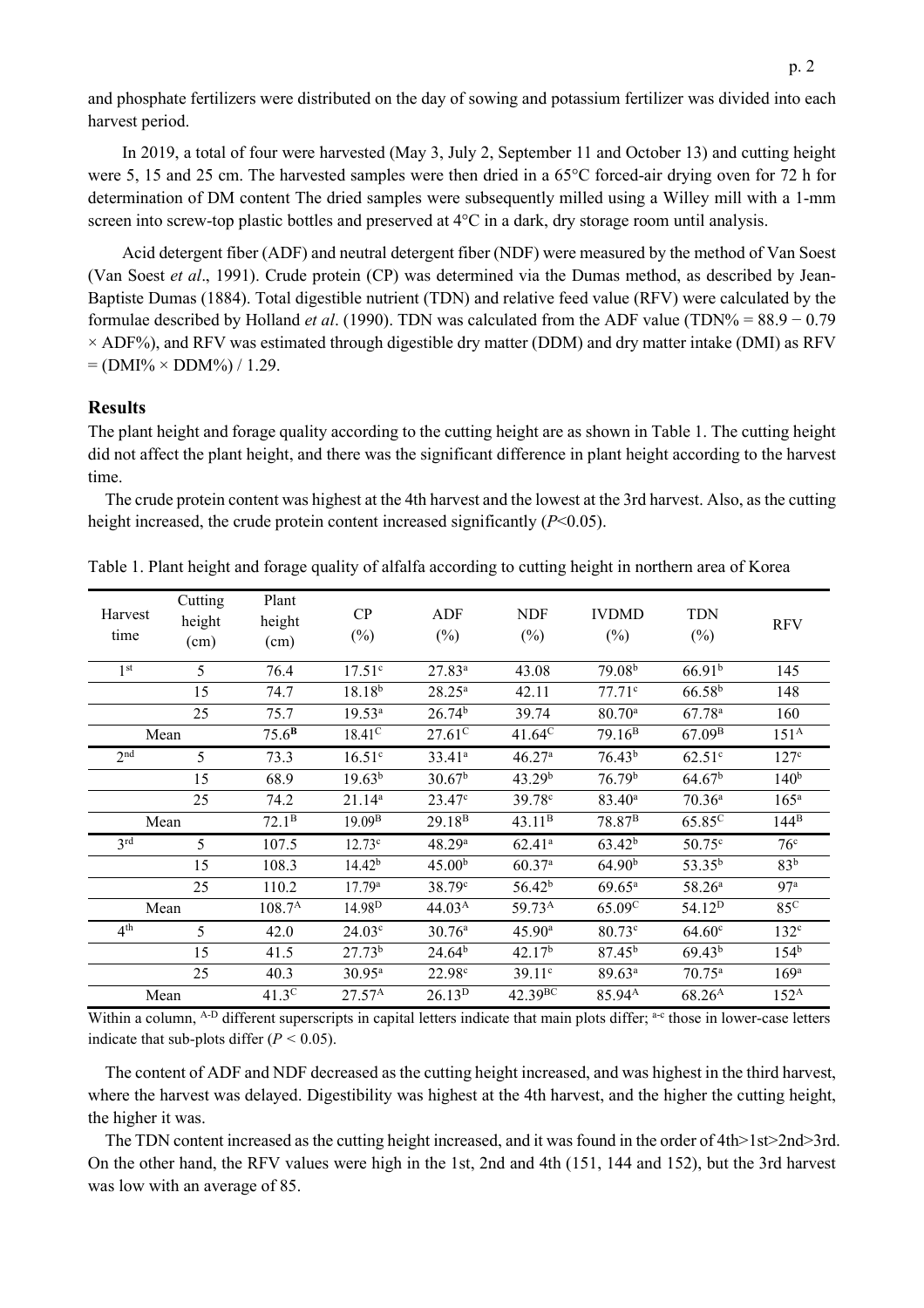Table 2 shows the dry matter content and yield of alfalfa according to the cutting height. The dry matter content tended to decrease as the cutting height increased, but there was no significant difference at the 3rd and 4th harvests (*P*>0.05). The yield of fresh matter, dry matter and TDN decreased as the cutting height increased, but there was no significant difference at the third and fourth harvests (*P*>0.05).

| Harvest         | Cutting    | Dry matter                  | Yield (kg/ha)         |                      |                      |  |
|-----------------|------------|-----------------------------|-----------------------|----------------------|----------------------|--|
| time            | height(cm) | $(\%)$                      | Fresh matter          | Dry matter           | <b>TDN</b>           |  |
| 1 <sup>st</sup> | 5          | 30.39a                      | $24,611^a$            | 7,478 <sup>a</sup>   | $5,004^a$            |  |
|                 | 15         | $28.63^{b}$                 | $23,667$ <sup>b</sup> | $6,774$ <sup>b</sup> | $4,510^{b}$          |  |
|                 | 25         | $27.33^{\circ}$             | 22,334c               | $6,102^{\circ}$      | $4,136^{\circ}$      |  |
|                 | Mean       |                             | 23,537 <sup>A</sup>   | $6,785^{\rm A}$      | $4,550^{\rm A}$      |  |
| 2 <sup>nd</sup> | 5          | $22.94^a$                   | 24,278 <sup>a</sup>   | $5,569^{\rm a}$      | $3,481$ <sup>a</sup> |  |
|                 | 15         | $21.33^{b}$                 | $22,000^a$            | $4,694^{\rm b}$      | $3,036^b$            |  |
|                 | 25         | $20.65^{\rm b}$             | $18,555^{\rm b}$      | $3,831^{\circ}$      | $2,696^{\rm b}$      |  |
| Mean            |            | 21.64 <sup>B</sup>          | 21,611 <sup>B</sup>   | $4,698^{\rm B}$      | $3,071^{\rm B}$      |  |
| 3 <sup>rd</sup> | 5          | 21.79                       | 22,556                | 4,940                | 2,503                |  |
|                 | 15         | 21.08                       | 23,889                | 5,026                | 2,681                |  |
|                 | 25         | 21.24<br>21.37 <sup>B</sup> | 21,278                | 4,520                | 2,633                |  |
|                 | Mean       |                             | 22,574 <sup>AB</sup>  | 4,829 <sup>B</sup>   | $2,606^{\circ}$      |  |
| 4 <sup>th</sup> | 5          | 17.83                       | 14,889                | 2,669                | 1,724                |  |
|                 | 15         | 16.22                       | 12,945                | 2,093                | 1,453                |  |
|                 | 25         | 16.82                       | 11,834                | 1,985                | 1,405                |  |
| Mean            |            | $16.96^{\circ}$             | 13,222 <sup>C</sup>   | $2,249^{\circ}$      | $1,527^{D}$          |  |

Table 2. Dry matter content and yield of alfalfa according to cutting height in northern area of Korea

Within a column, <sup>A-D</sup> different superscripts in capital letters indicate that main plots differ; <sup>a-c</sup> those in lower-case letters indicate that sub-plots differ (*P <* 0.05).



Figure 1. Total DM yield of alfalfa according to cutting height in northern area of Korea \*HT: harvest time, CH: cutting height

The total dry matter yield according to the cutting height was the highest at 20,656 kg/ha at 5 cm cutting height and the lowest at 16,438 kg/ha at 25 cm (Figure 1). The total dry matter yield decreased as the cutting height increased, and the interaction was not significant. However, there was a significant difference in the crude protein yield during the harvest period (*P*<0.05, Figure 2), but there was no significant difference in the cutting height (*P*>0.05).